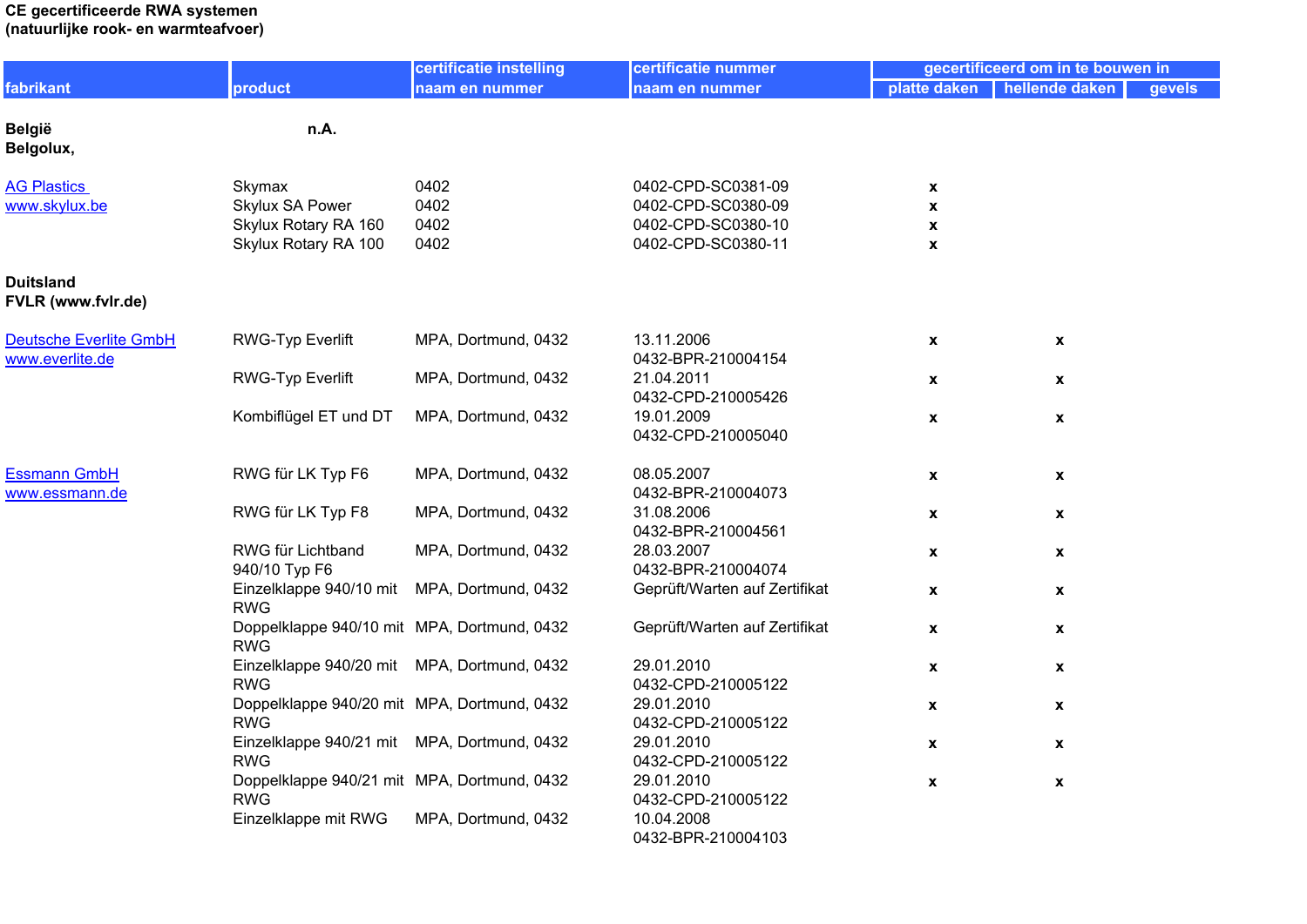|                                                                             | Doppelklappe mit RWG                                  | MPA, Dortmund, 0432  | 10.04.2008<br>0432-BPR-210004103    |                           |              |
|-----------------------------------------------------------------------------|-------------------------------------------------------|----------------------|-------------------------------------|---------------------------|--------------|
|                                                                             | Mehrzweckhaubenlüfter<br>mit RWG                      | MPA, Dortmund, 0432  | Geprüft/Warten auf Zertifikat       |                           |              |
|                                                                             | Allwetterdoppelklappe mit MPA, Dortmund, 0432         |                      | 10.04.2008                          |                           |              |
|                                                                             | <b>RWG</b>                                            |                      | 0432-BPR-210004103                  |                           |              |
|                                                                             | Allwetterlamellenlüfter mit MPA, Dortmund, 0432       |                      | 09.04.2008                          |                           |              |
|                                                                             | <b>RWG</b>                                            |                      | 0432-BPR-210004102                  |                           |              |
|                                                                             | Lamellenlüfter mit RWG                                | MPA, Dortmund, 0432  | 09.04.2008<br>0432-BPR-210004102    |                           |              |
| <b>Essertec GmbH (vormals</b><br>Eternit Flachdach GmbH)<br>www.essertec.de | RWG für Lichtkuppeln<br>fumilux 3000                  | ITB, Warzawa, 1488   | 10.07.2006 1488-CPD-0027            | $\boldsymbol{\mathsf{x}}$ | X            |
| Hans Börner GmbH & Co. KG<br>www.acryl.de                                   | Einzelklappengerät<br>NaRWA LK-P                      | I.F.I. 1368          | 24.06.2013<br>1368-CPD-C-007/2008   | $\pmb{\chi}$              | X            |
|                                                                             | Einzelklappengerät                                    | I.F.I. 1368          | 06.02.2014                          | X                         | X            |
|                                                                             | NaRWA LK-E                                            |                      | 1368-CPR-C-7067                     |                           |              |
|                                                                             | Einzelklappengerät                                    | PAVUS a.s. 1391      | 24.06.2013                          | $\boldsymbol{\mathsf{x}}$ | X            |
|                                                                             | NaRWA LBK-P                                           |                      | 1391-CPD-0193-2011                  |                           |              |
|                                                                             | Nauheimer NRWG<br>Lichtkuppel rund                    | I.F.I. 1368          | 30.10.2014<br>1368-CPR-P-074/2014-B | $\pmb{\mathsf{x}}$        | X            |
| <b>Hemaplast GmbH</b><br>www.hemaplast.de                                   | RWG TYP Pyrolux 170<br>ES                             | TNO, Apeldoorn, 0336 | 05.10.2007 0336-CPD-09378           | $\boldsymbol{\mathsf{x}}$ | X            |
|                                                                             | RWG TYP Pyrolux 165<br>ES LB TK/VK für<br>Lichtbänder | TNO, Apeldoorn, 0336 | 14.01.2009 0336-CPD-10804           | X                         | X            |
| Indu-Light GmbH                                                             | <b>RAI-21J</b>                                        | VdS, Köln, 0786      | 18.06.2007 0786-CPD-50073           | X                         | X            |
| www.indu-light.de                                                           | <b>RAI-22J</b>                                        | VdS, Köln, 0786      | 17.09.2007 0786-CPD-50119           | X                         | $\mathbf{x}$ |
|                                                                             | Skyline Einzel-/<br>Doppelklappe                      | VdS, Köln, 0786      | 10.03.2008 0786-CPD-50236           | X                         | x            |
|                                                                             | Jalousie                                              | VdS, Köln, 0786      | 03.12.2007 0786-CPD-50192           | $\pmb{\mathsf{x}}$        | X            |
|                                                                             | <b>RAI-21J-E</b>                                      | VdS, Köln, 0786      | 01.03.2012 0786-CPD-50607           | $\pmb{\mathsf{x}}$        | X            |
|                                                                             | <b>RAI-22J-E</b>                                      | VdS, Köln, 0786      | 19.10.2011 0786-CPD-50598           | X                         | x            |
|                                                                             | Skyline-E                                             | VdS, Köln, 0786      | 17.06.2011 0786-CPD-50577           | X                         | x            |
|                                                                             | Jalousie-E                                            | VdS, Köln, 0786      | 15.07.2011 0786-CPD-50594           | $\pmb{\mathsf{x}}$        | X            |
|                                                                             | <b>RAI-21J-E2</b>                                     | I.f.I. Aachen/1368   | 16.11.2012 1368-CPD-C-<br>007/2012  | $\pmb{\mathsf{x}}$        | X            |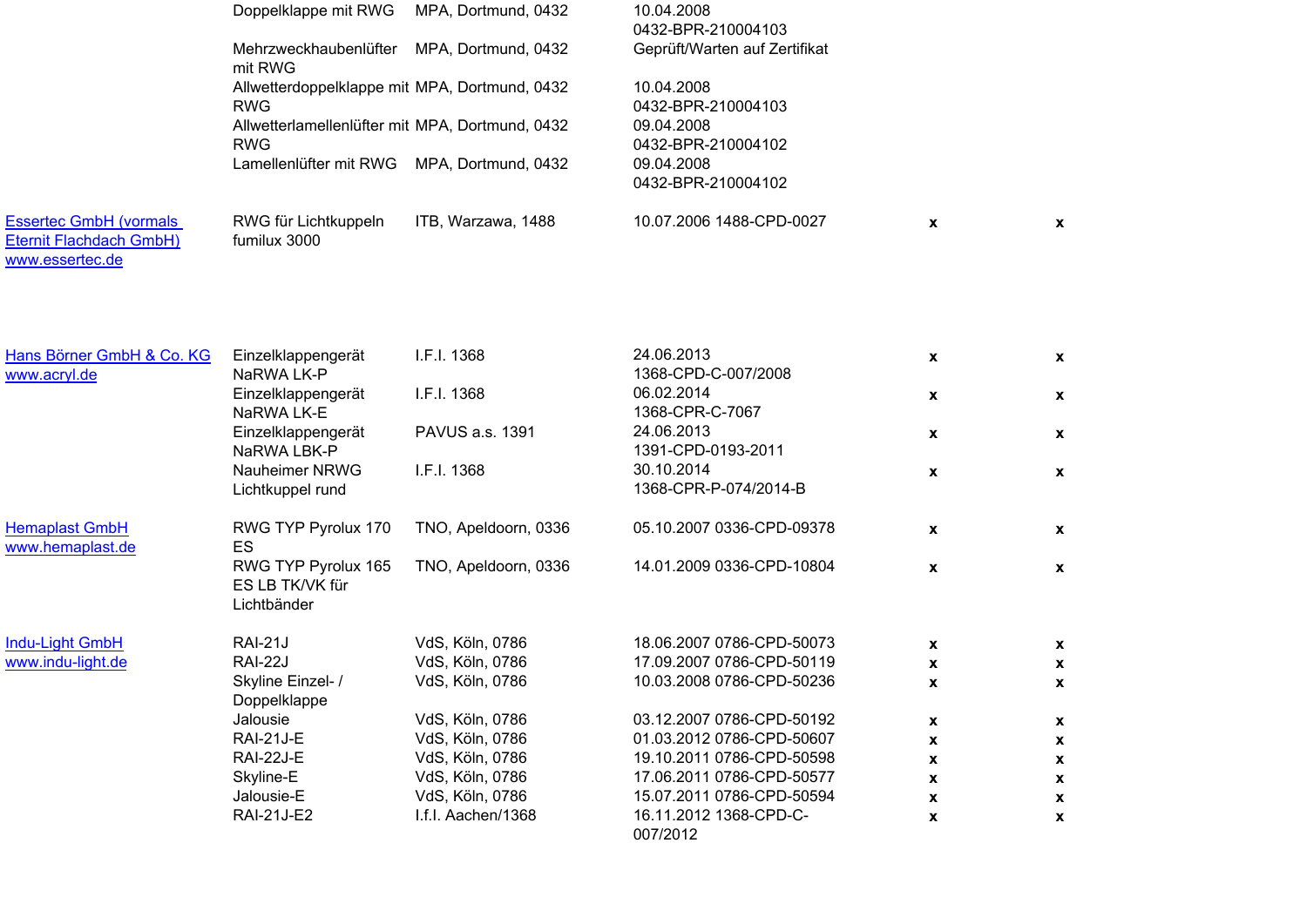|                       | 30.11.2012 1368-CPD-C-<br>$\mathbf{x}$<br>X | 009/2012                                                     | I.f.I. Aachen/1368                                                           | RAI-221J-E2                                         |                |
|-----------------------|---------------------------------------------|--------------------------------------------------------------|------------------------------------------------------------------------------|-----------------------------------------------------|----------------|
| $\mathbf{x}$<br>X     | 04.11.2011 0786-CPD-50602                   |                                                              | VdS, Köln, 0786                                                              | RAI-21J-SLX                                         |                |
| X<br>x                | 27.02.2015 0786-CPR-50669                   |                                                              | VdS, Köln, 0786                                                              | RAI-22J-SLX                                         |                |
|                       |                                             |                                                              |                                                                              |                                                     | Lamilux GmbH   |
| X<br>X                |                                             | 03.12.2012                                                   | VdS, Köln, 0786                                                              | Rauchlift F100                                      | www.lamilux.de |
|                       |                                             |                                                              |                                                                              |                                                     |                |
| X<br>X                |                                             |                                                              |                                                                              |                                                     |                |
|                       |                                             | 0786-CPD-50667                                               |                                                                              |                                                     |                |
| $\mathbf{x}$<br>X     |                                             | 18.07.2016                                                   | VdS, Köln, 0786                                                              | <b>Rauchlift FE</b>                                 |                |
|                       |                                             | 0786-CPD-50678                                               |                                                                              |                                                     |                |
| X                     |                                             | 13.02.2015                                                   |                                                                              | <b>Rauchlift B</b>                                  |                |
|                       | 0402-CPR-SC0194-13                          |                                                              |                                                                              |                                                     |                |
| X                     |                                             | 26.02.2015                                                   |                                                                              |                                                     |                |
|                       |                                             |                                                              |                                                                              |                                                     |                |
| X                     |                                             |                                                              |                                                                              |                                                     |                |
|                       |                                             |                                                              |                                                                              |                                                     |                |
| $\mathbf x$<br>X<br>X | 0402-CPR-SC0194-14                          | 0786-CPD-50619<br>01.10.2014<br>13.02.2012<br>0786-CPD-50574 | VdS, Köln, 0786<br>SP Schweden, 0402<br>SP Schweden, 0402<br>VdS, Köln, 0786 | Rauchlift F100<br><b>Rauchlift S</b><br>Rauchlift M |                |

## **Frankrijk GIF (www.ffmi.asso.fr)**

| <b>AXTER</b><br><b>Department SKYDOME</b><br>www.skydome-act.com | <b>PYROCLAIR</b><br><b>EVOLUTION</b><br><b>PNEUMATIQUE</b> | AFNOR, La Plaine Saint-<br>Denis, 0333 | 30.08.2006 0333-CPD-219 011 |
|------------------------------------------------------------------|------------------------------------------------------------|----------------------------------------|-----------------------------|
|                                                                  | <b>PYRODOME</b><br><b>EVOLUTION</b><br><b>PNEUMATIQUE</b>  | AFNOR, La Plaine Saint-<br>Denis, 0333 | 30.08.2006 0333-CPD-219 015 |
|                                                                  | <b>PYRODOME</b><br>EVOLUTION TREUIL                        | AFNOR, La Plaine Saint-<br>Denis, 0333 | 30.08.2006 0333-CPD-219 016 |
|                                                                  | ROOFLAM EVOLUTION<br><b>PNEUMATIQUE</b>                    | AFNOR, La Plaine Saint-<br>Denis, 0333 | 30.08.2006 0333-CPD-219 017 |
|                                                                  | ROOFLAM EVOLUTION<br><b>TREUIL</b>                         | AFNOR, La Plaine Saint-<br>Denis, 0333 | 30.08.2006 0333-CPD-219 018 |
|                                                                  | <b>PYROTOP</b>                                             | AFNOR, La Plaine Saint-<br>Denis, 0333 | 27.12.2006 0333-CPD-219 053 |
| <b>COMTRA</b><br>www.comtra.fr                                   | Comtrabaie <sup>®</sup>                                    | AFNOR, La Plaine Saint-<br>Denis, 0333 | 22.12.2006 0333-CPD-219-060 |
|                                                                  | Comtrabaie <sup>®</sup><br>Italienne                       | AFNOR, La Plaine Saint-<br>Denis, 0333 | 22.12.2006 0333-CPD-219-061 |

**x**

**x**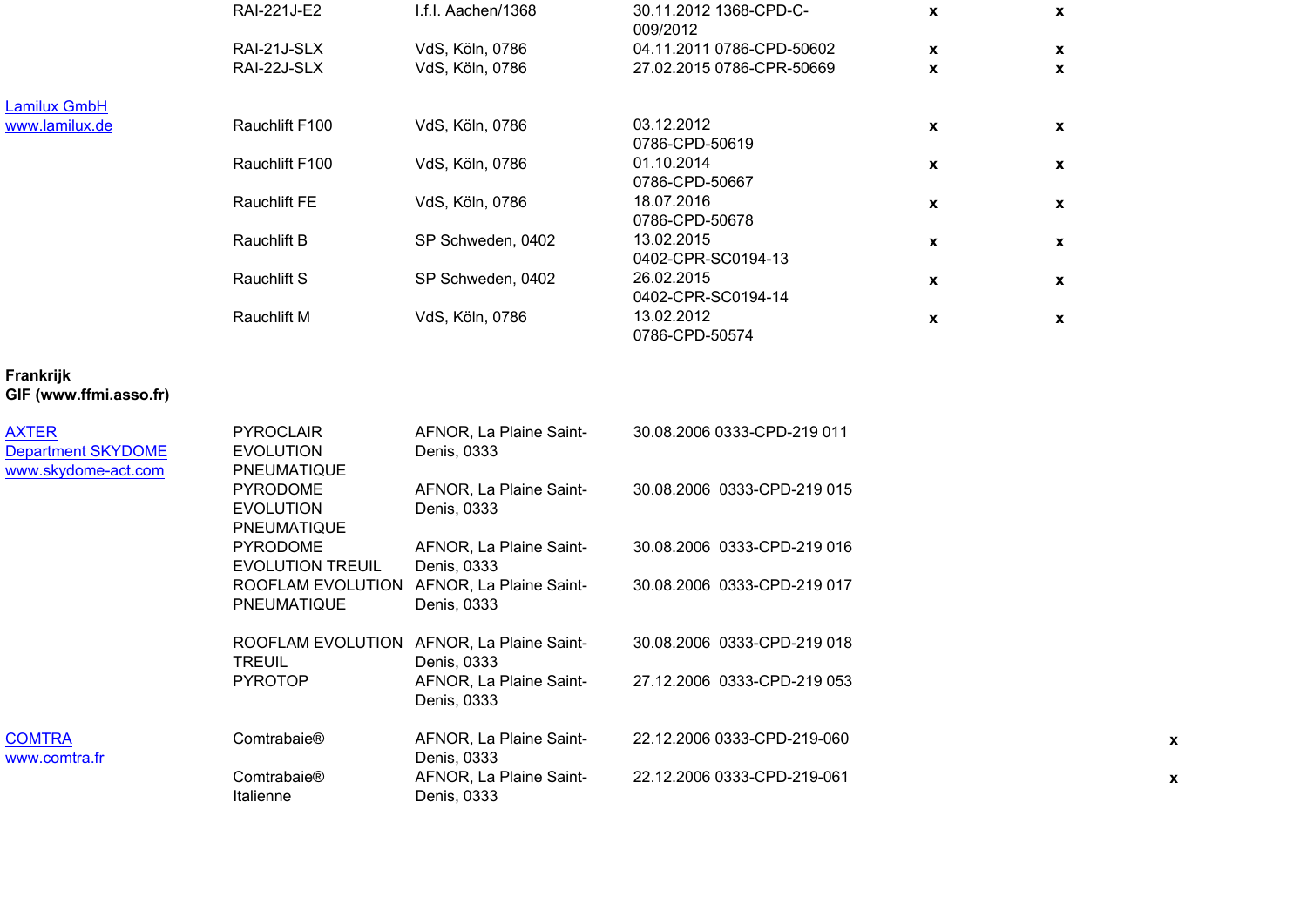| <b>DOMECA</b><br>www.domeca.fr      | <b>DOMAX</b>                                                                             | AFNOR, La Plaine Saint-<br>Denis, 0333 | 04.07.2008 0333-CPD-219064        | $\mathbf{x}$       | $\mathbf{x}$       |   |
|-------------------------------------|------------------------------------------------------------------------------------------|----------------------------------------|-----------------------------------|--------------------|--------------------|---|
|                                     | <b>CINTRAMAX</b>                                                                         | I.F.I, Aachen, 1368                    | 02.06.2008<br>1368-CPD-C-002/2008 | $\mathbf{x}$       | $\pmb{\mathsf{x}}$ |   |
| <b>Ecodis SAS</b><br>www.ecodis.fr  | Ouvrant 160:<br>ECOFEU 160 PN<br>ECOFEU 160 TC<br>ECOBAC 160 PN<br>ECOBAC 160 TC         | AFNOR, La Plaine Saint-<br>Denis, 0333 | 19.12.2006 0333-CPD-219 014       | $\pmb{\mathsf{X}}$ | $\pmb{\chi}$       |   |
|                                     | OUVRANT 110                                                                              | AFNOR, La Plaine Saint-<br>Denis, 0333 | 26.10.2006 0333-CPD-219 014       | $\pmb{\mathsf{X}}$ | $\pmb{\chi}$       |   |
|                                     | <b>OUVRANT VOUTE</b><br><b>INTEGRAL:</b><br>E COFIL INTEGRAL<br><b>ECOVOUTE INTEGRAL</b> | AFNOR, La Plaine Saint-<br>Denis, 0333 | 29.08.2006 0333-CPD-219 014       | $\pmb{\mathsf{x}}$ | $\pmb{\chi}$       |   |
| <b>GROOM</b><br>www.groom.fr        | Exugroom                                                                                 | AFNOR, La Plaine Saint-<br>Denis, 0333 | 24.01.2007 0333-CPD-219 062       |                    |                    | х |
| <b>HEXADOME</b><br>www.hexadome.com | Double vantail<br>pneumatique                                                            | AFNOR, La Plaine Saint-<br>Denis, 0333 | 23.06.2006 0333-CE-219 002        |                    |                    |   |
|                                     | Simple vantail<br>pneumatique                                                            | AFNOR, La Plaine Saint-<br>Denis, 0333 | 23.06.2006 0333-CE-219 003        |                    |                    |   |
|                                     | Simple vantail énergie<br>intrinsèque                                                    | AFNOR, La Plaine Saint-<br>Denis, 0333 | 23.06.2006 0333-CE-219 004        |                    |                    |   |
|                                     | Simple vantail<br>pneumatique, toiture<br>sèche                                          | AFNOR, La Plaine Saint-<br>Denis, 0333 | 23.06.2006 0333-CE-219 005        |                    |                    |   |
|                                     | Simple vantail énergie<br>intrinsèque, toiture sèche Denis, 0333                         | AFNOR, La Plaine Saint-                | 23.06.2006 0333-CE-219 006        |                    |                    |   |
|                                     | Simple vantail ouverture<br>$140^\circ$                                                  | AFNOR, La Plaine Saint-<br>Denis, 0333 | 23.06.2006 0333-CE-219 007        |                    |                    |   |
|                                     | Double vantail, voûte<br>filante                                                         | AFNOR, La Plaine Saint-<br>Denis, 0333 | 23.06.2006 0333-CE-219 008        |                    |                    |   |
|                                     | Simple vantail énergie<br>intrinsèque, ouverture<br>seule                                | AFNOR, La Plaine Saint-<br>Denis, 0333 | 23.06.2006 0333-CE-219 009        |                    |                    |   |
|                                     | Double vantail énergie<br>intrinsèque, ouverture<br>seule                                | AFNOR, La Plaine Saint-<br>Denis, 0333 | 23.06.2006 0333-CE-219 010        |                    |                    |   |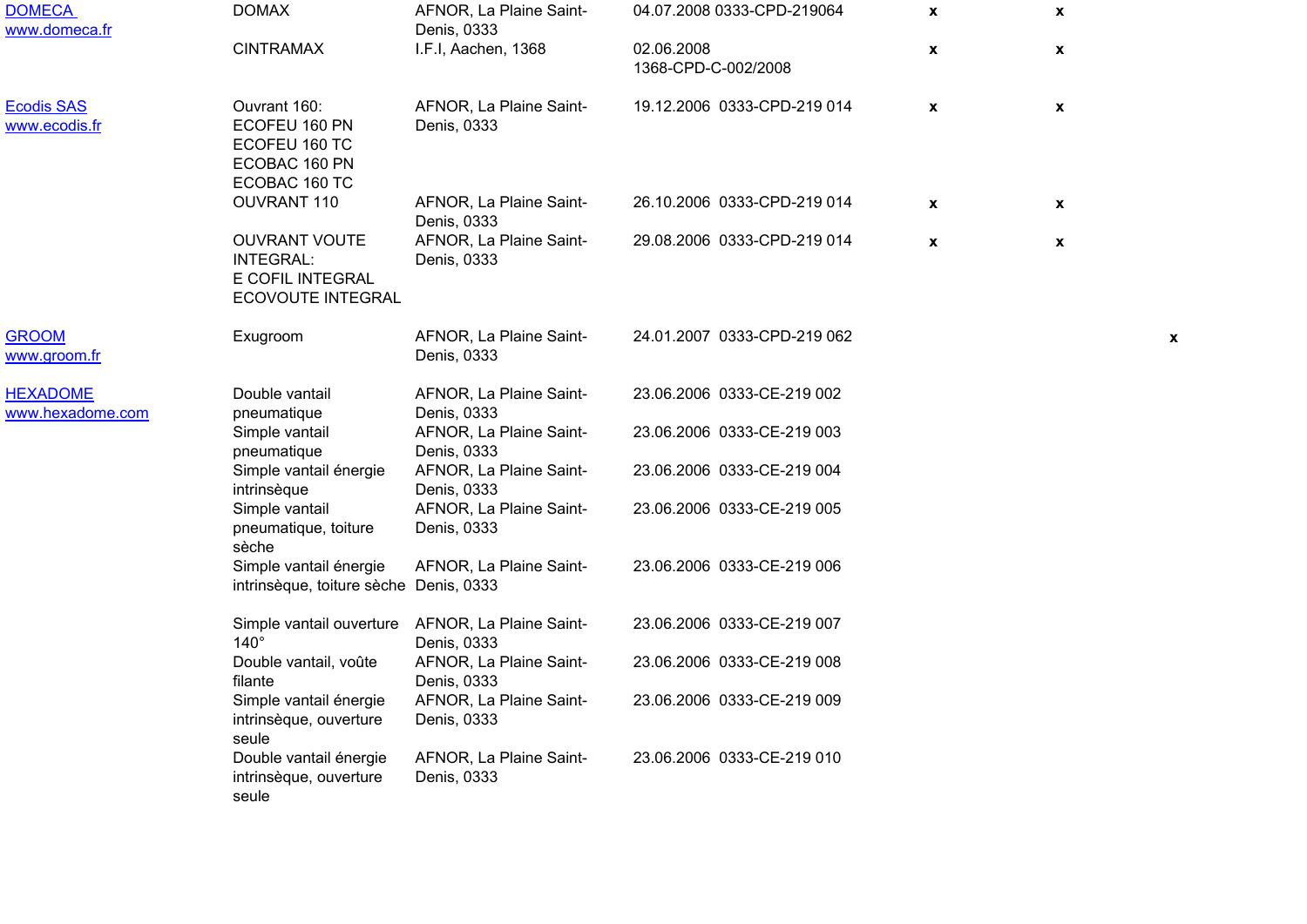| MADICOB<br>www.madicob.fr             | <b>SEVM</b>                                                      | AFNOR, La Plaine Saint-<br>Denis, 0333                          | 24.10.2006 0333-CPD-219-019 |
|---------------------------------------|------------------------------------------------------------------|-----------------------------------------------------------------|-----------------------------|
|                                       | SEVM-P                                                           | AFNOR, La Plaine Saint-<br>Denis, 0333                          | 24.10.2006 0333-CPD-219-020 |
|                                       | SEVM-E                                                           | AFNOR, La Plaine Saint-<br>Denis, 0333                          | 24.10.2006 0333-CPD-219-021 |
|                                       | CDC OS/OF                                                        | AFNOR, La Plaine Saint-<br>Denis, 0333                          | 15.12.2006 0333-CPD-219-057 |
|                                       | <b>CDC VPA/MVPE</b>                                              | AFNOR, La Plaine Saint-<br>Denis, 0333                          | 15.12.2006 0333-CPD-219-058 |
|                                       | <b>CDC MEL</b>                                                   | AFNOR, La Plaine Saint-<br>Denis, 0333                          | 15.12.2006 0333-CPD-219-059 |
| <b>SIM</b><br>www.sim-desenfumage.com | Double vantail<br>pneumatique                                    | AFNOR, La Plaine Saint-<br>Denis, 0333                          | 23.09.06 0333-CE-219 002-1  |
|                                       | Simple vantail<br>pneumatique                                    | AFNOR, La Plaine Saint-<br>Denis, 0333                          | 23.09.06 0333-CE-219 003-1  |
|                                       | Simple vantail énergie<br>intrinsèque                            | AFNOR, La Plaine Saint-<br>Denis, 0333                          | 23.09.06 0333-CE-219 004-1  |
|                                       | Simple vantail<br>pneumatique, toiture<br>sèche                  | AFNOR, La Plaine Saint-<br>Denis, 0333                          | 23.09.06 0333-CE-219 005-1  |
|                                       | Simple vantail énergie<br>intrinsèque, toiture sèche Denis, 0333 | AFNOR, La Plaine Saint-                                         | 23.09.06 0333-CE-219 006-1  |
|                                       | $140^\circ$                                                      | Simple vantail ouverture AFNOR, La Plaine Saint-<br>Denis, 0333 | 23.09.06 0333-CE-219 007-1  |
|                                       | Double vantail, voûte<br>filante                                 | AFNOR, La Plaine Saint-<br>Denis, 0333                          | 23.09.06 0333-CE-219 008-1  |
| <b>SIH</b><br>www.sih.fr              | <b>EOLHIS / VENTURHIS</b><br>PNEUMATIQUE                         | TNO, Apeldoorn, 0336                                            | 13.01.06 0336-CPD-6751      |
|                                       | <b>EOLHIS / VENTURHIS</b><br><b>MECANIQUE</b>                    | TNO, Apeldoorn, 0336                                            | 23.03.06 0336-CPD-6751-2    |
|                                       | <b>EOLHIS / VENTURHIS</b><br>MECANIQUE + ACCES<br><b>TOITURE</b> | TNO, Apeldoorn, 0336                                            | 15.11.06 0336-CPD-8363      |
|                                       | <b>EOLHIS DV</b><br>PNEUMATIQUE                                  | TNO, Apeldoorn, 0336                                            | 24.04.06 0336-CPD-8124      |
|                                       | EOLHIS DV+<br>PNEUMATIQUE                                        | TNO, Apeldoorn, 0336                                            | 22.12.06 0336-CPD-8831      |
|                                       | <b>EXULIGHT DKT</b><br>PNEUMATIQUE                               | TNO, Apeldoorn, 0336                                            | 0336-CPD-, /07              |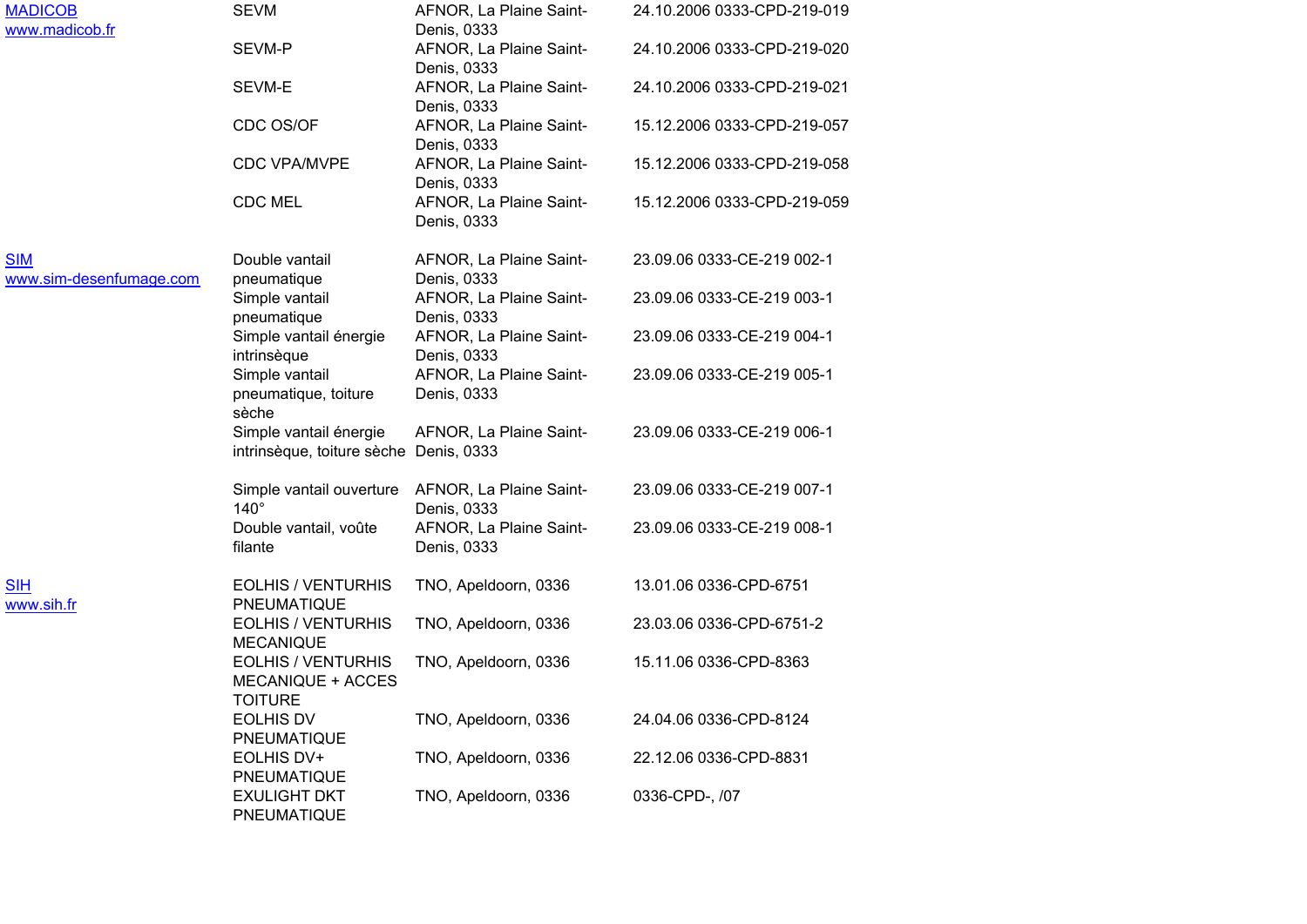| <b>SODILIGHT</b>                                                       | <b>EXULIGHT</b><br>PNEUMATIQUE                                                                      | TNO, Apeldoorn, 0336                               | 29.11.06 0336-CPD-8549                                       |                    |                                                 |   |
|------------------------------------------------------------------------|-----------------------------------------------------------------------------------------------------|----------------------------------------------------|--------------------------------------------------------------|--------------------|-------------------------------------------------|---|
| <b>SOUCHIER SA</b><br>www.souchier.com                                 | <b>NSHEV Louvre type</b><br>smoke ventilator:<br><b>Certilam and Certilux</b>                       | TNO, Apeldoorn, 0336                               | 29.08.2006 0336-CPD-6742-1                                   |                    |                                                 |   |
|                                                                        | NSHEV Double Flap type TNO, Apeldoorn, 0336<br>smoke ventilator:<br><b>Certiciel and Certilight</b> |                                                    | 28.07.2006 0336-CPD-6742-2                                   |                    |                                                 |   |
|                                                                        | <b>NSHEV Window type</b><br>smoke ventilator: Exubay<br>and O.T.F                                   | TNO, Apeldoorn, 0336                               | 16.11.2006 0336-CPD-6742-3                                   |                    |                                                 |   |
| <b>Nederland</b><br>NRK Daklicht (www.nrkdaklicht.nl)                  |                                                                                                     |                                                    |                                                              |                    |                                                 |   |
| Van Deudekom Plastics BV<br>www.vandeudekom.nl                         | Megalux RWG xx<br><b>BG-VDExx</b>                                                                   | VdS, Köln, 0786<br>MPA, Dortmund, 0432             | 20.10.2011 0876-CPD-50595<br>28.06.2012 0432-CPD-210005442   | X<br>$\mathbf{x}$  | $\pmb{\mathsf{X}}$<br>X                         |   |
| <b>DayLight Technics</b><br>www.daylighttechnics.com<br>www.jet-bik.nl | Single Flap NSHEV"<br>Firejet 165J SA24V/48V<br>AZ"                                                 | IFI, Aachen, 1368                                  | 27.02.2014 1368-CPR-C-7047                                   | $\mathbf{x}$       | X                                               |   |
|                                                                        | Single Flap NSHEV"<br>Firejet 165J AZ"                                                              | IFI, Aachen, 1368                                  | 27.02.2014 1368-CPR-C-7048                                   | $\boldsymbol{x}$   | $\mathbf{x}$                                    |   |
|                                                                        | Single Flap NSHEV"<br>Firejet 165J SA24V/48V<br>AZ"                                                 | IFI, Aachen, 1368                                  | 27.02.2014 1368-CPR-C-7049                                   | $\pmb{\mathsf{x}}$ | $\pmb{\mathsf{x}}$                              |   |
| Italië<br>Zenital (www.zenital.net)                                    | SUN SMOKE 2000 V<br>SUN SMOKE 2000 S                                                                | CSI, Bollate (Mi), 0497<br>CSI, Bollate (Mi), 0497 | CPD 0497/066/05<br>CPD 0497/067/05                           | X<br>X             | $\pmb{\mathsf{x}}$<br>$\boldsymbol{\mathsf{x}}$ | X |
| <b>BAGGI-LUX SRL</b>                                                   | <b>EURO 100 S/0</b>                                                                                 | CSI, Bollate (Mi), 0497                            | 16.06.2005 CPD/0497/111/05                                   | $\pmb{\mathsf{x}}$ | $\pmb{\mathsf{x}}$                              |   |
| www.baggi-lux.com                                                      | SMOKE OUT<br>SMOKE OUT VERT                                                                         | IRCM, Rho (Mi), 0068<br>IRCM, Rho (Mi), 0068       | 15.03.2005 0068-CPD/015-2005<br>25.10.2005 0068-CPD/049-2006 | $\pmb{\mathsf{x}}$ | $\pmb{\chi}$                                    |   |
| <b>CAODURO SPA</b><br>www.caoduro.it                                   | EFC/GAM                                                                                             | CSI, Bollate (Mi), 0497                            | 18.01.2005 0497/                                             | $\pmb{\mathsf{x}}$ |                                                 |   |
| <b>GAM LUCERNARI SRL</b>                                               | Smokexpel V 165°                                                                                    | CSI, Bollate (Mi), 0497                            | CPD/0497/1201/07                                             | $\pmb{\mathsf{x}}$ | $\pmb{\mathsf{x}}$                              |   |
| www.gamlucernari.it                                                    | ALERTLUX-VTR                                                                                        | CSI, Bollate (Mi), 0497                            | CPD/0497/1279/07                                             | $\mathbf{x}$       | $\mathbf{x}$                                    | X |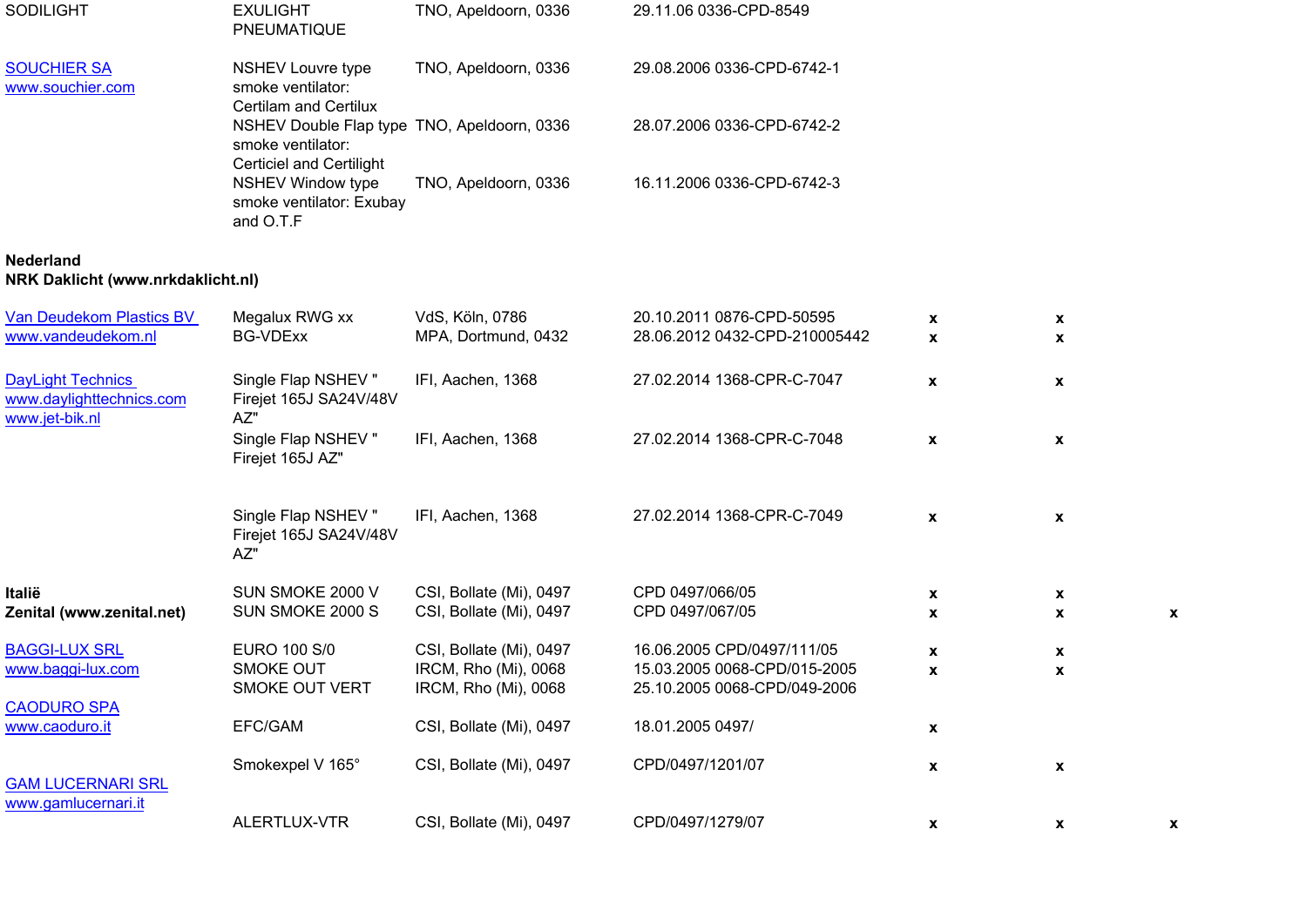# <u>ICMP SRL</u><br>www.icmpsrl.<mark>com</mark>

| Flap E1X    | CSI, Bollate (Mi), 0497 | 01.09.2005 CPD/0497/285/05 |  |
|-------------|-------------------------|----------------------------|--|
| Flap E1Y    | CSI, Bollate (Mi), 0497 | 01.09.2005 CPD/0497/286/05 |  |
|             |                         |                            |  |
| Flap E1C    | CSI, Bollate (Mi), 0497 | 01.09.2005 CPD/0497/287/05 |  |
| SOS 165° BV | CSI, Bollate (Mi), 0497 | 11.10.2006 CPD/0497/922/06 |  |
| SOS 165° BO | CSI, Bollate (Mi), 0497 | 11.10.2006 CPD/0497/923/06 |  |
|             |                         |                            |  |

**n. A.**

### **Oostenrijk ÖFLL**

### **Großbritannien, United Kingdom, Royaume-Uni NARM**

| <b>Glazing Vision</b><br>www.glazingvision.co.uk       |                                                                               |                                                           | International Fire Consultancy (1720-CPD-0037, 17/11/2011 | X           |   |
|--------------------------------------------------------|-------------------------------------------------------------------------------|-----------------------------------------------------------|-----------------------------------------------------------|-------------|---|
| <b>Whitesales</b><br>www.whitesales.co.uk              | EM-vent                                                                       | <b>SP Technical Research</b><br>Institute of Sweden, 0402 | 0402-CPR-SCO226-14,<br>13/05/2014                         | X           |   |
|                                                        | ES-vent                                                                       | <b>Fires, 1396</b>                                        | 1396-CPR-0105 15/05/2015                                  | $\mathbf x$ |   |
|                                                        | <b>ES-louvre</b>                                                              | <b>Fires, 1396</b>                                        | 1396-CPR-0102 15/05/2015                                  | $\mathbf x$ | X |
|                                                        | ES-vault                                                                      | <b>Fires, 1396</b>                                        | 1396-CPR-0101 15/05/2015                                  | X           |   |
| <b>Xtralite (Rooflights) Ltd</b><br>www.xtralite.co.uk | <b>Automatic Opening</b><br>Smoke and Heat<br>Ventilator XT-140-FA2-<br>CM-CE | <b>SP Technical Research</b><br>Institute of Sweden, 0402 | 0402-CPR-SC0702-14,<br>22/01/2015                         | X           |   |